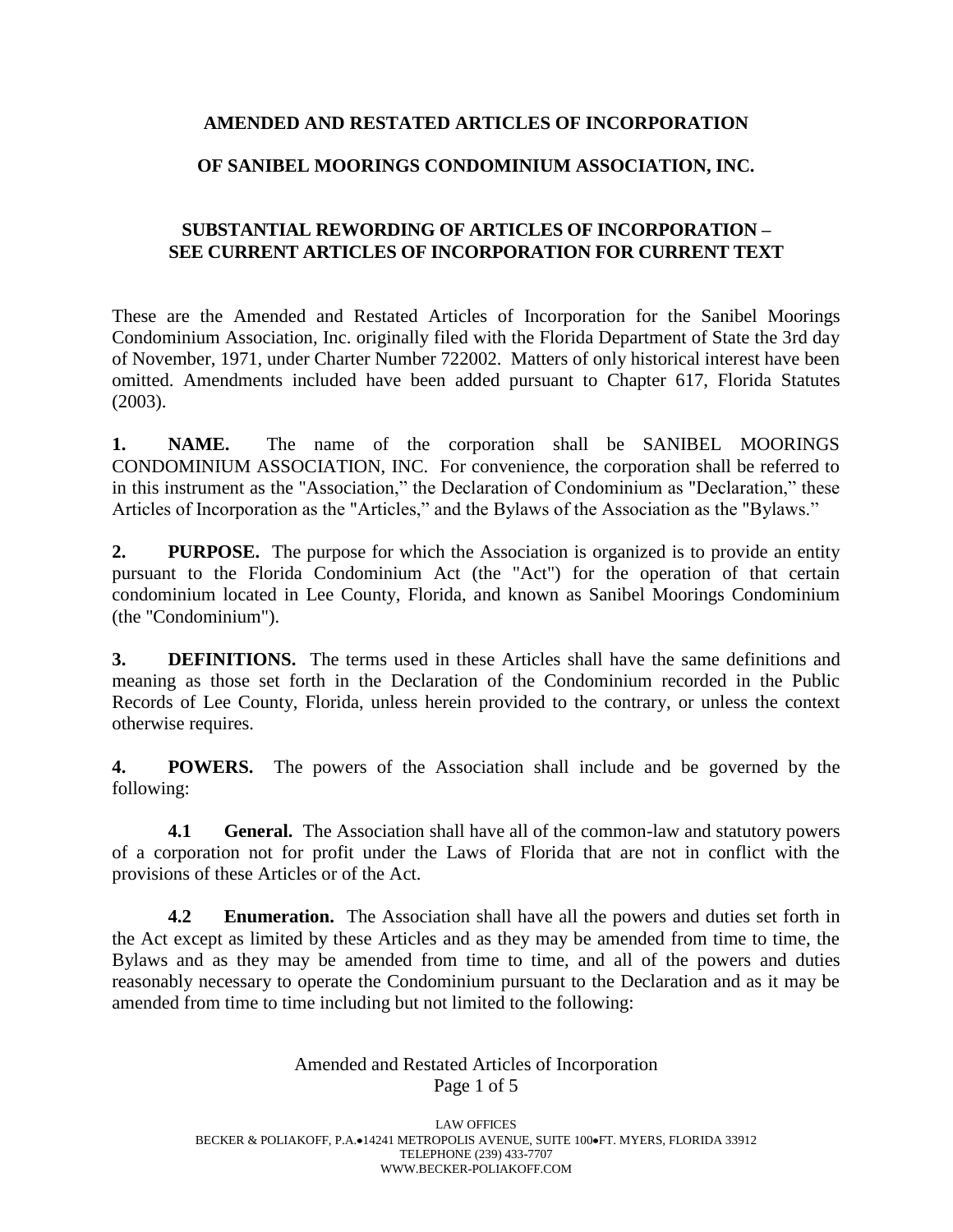**4.2.1** To make and collect Assessments and other Charges against members as Unit Owners, and to use the proceeds thereof in the exercise of its powers and duties.

**4.2.2** To buy, own, operate, Lease, sell, and trade both real and personal property as may be necessary or convenient in the administration of the Condominium.

**4.2.3** To maintain, repair, replace, reconstruct, add to, and operate the Condominium Property and other property acquired or leased by the Association for use by Unit Owners.

**4.2.4** To purchase insurance upon the Condominium Property and insurance for the protection of the Association, its officers, Directors, and members as Unit Owners.

**4.2.5** To make and amend reasonable rules and regulations for the maintenance, conservation and use of the Condominium Property and for the health, comfort, safety, and welfare of the Unit Owners.

**4.2.6** To approve or disapprove the leasing, transfer, mortgaging, ownership, and possession of Units as may be provided by the Declaration.

**4.2.7** To enforce by legal means the provisions of the Act, the Declaration, these Articles, the Bylaws, and the Rules and Regulations for the use of the Condominium Property.

**4.2.8** To contract for the management of the Condominium and any facilities used by the Unit Owners, and to delegate to the party with whom such contract has been entered into all of the powers and duties of the Association except those which require specific approval of the Board of Directors or the membership of the Association.

**4.2.9** To employ personnel to perform the services required for proper operation of the Condominium.

**4.2.10** To operate a rental program for the benefit of Unit Owners wishing to rent or lease their Units. All such leasing and renting of Units shall be through the Association rental program and according to the rules and regulations established by the Board.

**4.3 Condominium Property.** All funds and the titles of all properties acquired by the Association and their proceeds shall be held for the benefit and use of the members in accordance with the provisions of the Declaration, these Articles and the Bylaws.

**4.4 Distribution of income.** The Association shall make no distribution of income to its members, Directors or officers.

#### Amended and Restated Articles of Incorporation Page 2 of 5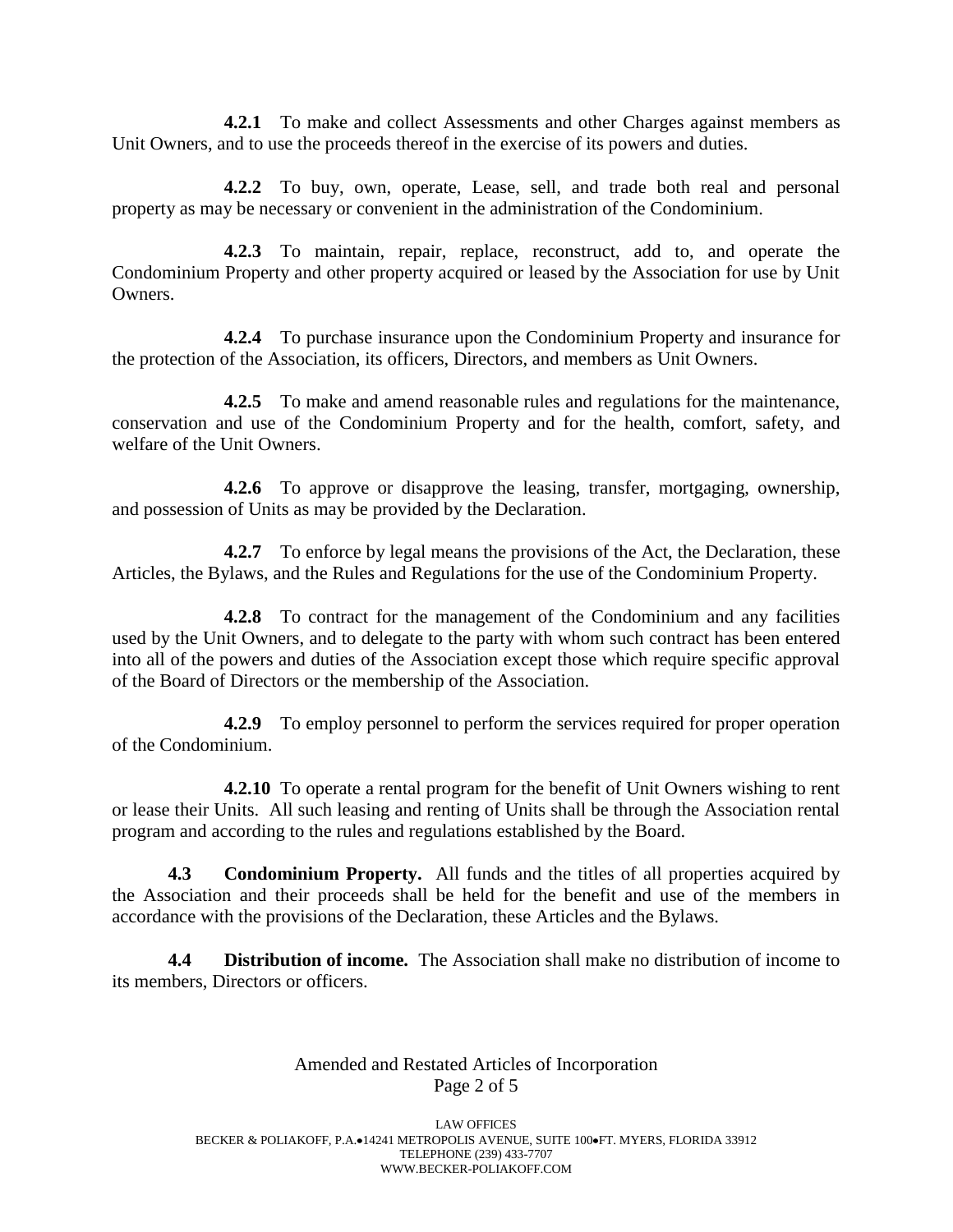**4.5 Limitation.** The powers of the Association shall be subject to and shall be exercised in accordance with the provisions of the Declaration and the Bylaws.

**5. MEMBERS.** The members of the Association shall consist of all of the record Owners of Units in the Condominium, and after termination of the Condominium shall consist of those who were members at the time of the termination and their successors and assigns.

**5.1 Assignment.** The share of a member in the funds and assets of the Association cannot be assigned, hypothecated or transferred in any manner except as an appurtenance to the Unit for which that share is held.

**5.2 Voting.** On all matters upon which the membership shall be entitled to vote, there shall be only one vote for each Unit, which vote shall be exercised or cast in the manner provided by the Declaration and Bylaws. Any person or entity owning more than one Unit shall be entitled to one vote for each Unit owned.

**5.3 Meetings.** The Bylaws shall provide for an annual meeting of members, and may make provision for regular and special meetings of members other than the annual meeting.

**6. TERM OF EXISTENCE.** The Association shall have perpetual existence.

**7. OFFICERS.** The affairs of the Association shall be administered by the officers designated in the Bylaws. The officers shall be elected by the Board of Directors of the Association at its first meeting following the annual meeting of the members of the Association and shall serve at the pleasure of the Board of Directors. The Bylaws may provide for the removal from office of officers, for filling vacancies, and for the duties of the officers.

# **8. DIRECTORS.**

**8.1 Number and Qualification.** The property, business and affairs of the Association shall be managed by a Board consisting of the number of Directors determined by the Bylaws, but which shall consist of not less than three (3) Directors. Directors must be members or the spouse of a member of the Association.

**8.2 Duties and powers.** All of the duties and powers of the Association existing under the Act, the Declaration, these Articles, and the Bylaws shall be exercised exclusively by the Board of Directors, its agents, contractors, or employees, subject only to approval by Unit Owners when such approval is specifically required.

**8.3 Election; removal.** Directors of the Association shall be elected at the annual meeting of the members in the manner determined by the Bylaws. Directors may be removed and vacancies on the Board of Directors shall be filled in the manner provided by the Bylaws.

### Amended and Restated Articles of Incorporation Page 3 of 5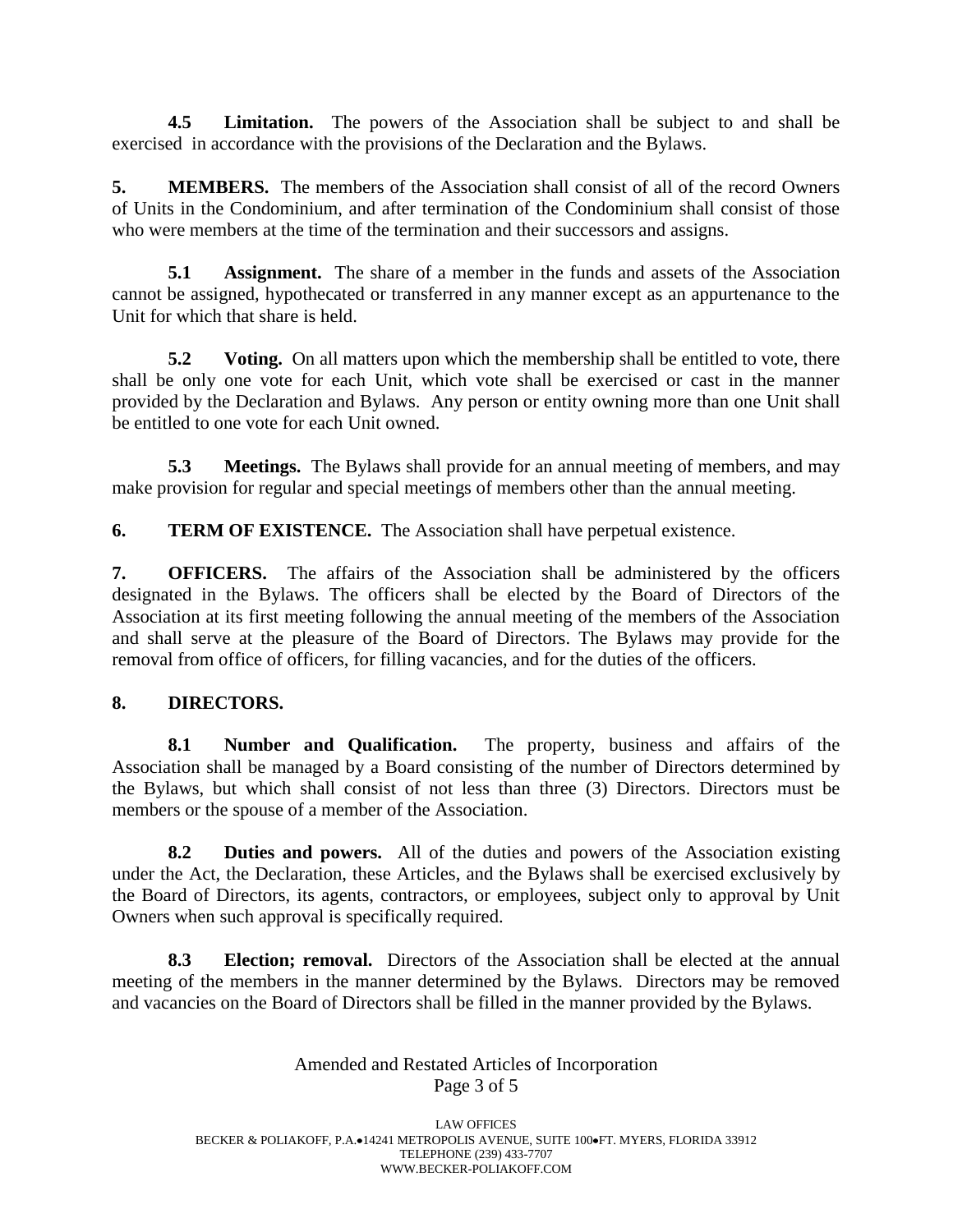**9. BYLAWS.** The Bylaws of this Corporation may be altered, amended, or repealed in the manner provided in the Bylaws.

**10. AMENDMENTS.** These Articles may be amended in the following manner:

**10.1 Proposal of Amendments.** An amendment may be proposed by either a majority of the Directors or by twenty-five percent (25%) of the entire voting interests.

**10.2 Proposed Amendment Format.** Proposals to amend existing Articles of Incorporation shall contain the full text of the Article to be amended. New words shall be underlined and words to be deleted shall be lined through with hyphens. If the proposed change is so extensive that this procedure would hinder rather than assist understanding, a notation must be inserted immediately preceding the proposed amendment saying, "SUBSTANTIAL REWORDING OF ARTICLE. SEE ARTICLE NUMBER FOR PRESENT TEXT."

**10.3. Notice**. Copies of proposed amendments shall be included in the notice of any meeting at which a proposed amendment is to be considered or in connection with documentation for action without a meeting.

**10.4 Adoption of Amendments.** A resolution for the adoption of a proposed amendment may be adopted by a vote of sixty-seven percent (67%) of the voting interests of the Association present (in person or by proxy) and voting at a duly noticed meeting at which a quorum is present, or by the written agreement of sixty-seven percent (67%) of the entire voting interests. Amendments correcting errors, omissions or scrivener's errors may be executed by the officers of the Association, upon Board approval, without need for Association membership vote.

**10.5 Effective Date.** An amendment when adopted shall become effective after being recorded in the Lee County Public Records according to law and filed with the Secretary of State according to law.

**10.6 Automatic Amendment.** These Articles shall be deemed amended, if necessary, so as to make the same consistent with the provisions of the Declaration of Condominium. Whenever Chapter 718, Florida Statutes (2003) Chapter 617, Florida Statutes (2003) or other applicable statutes or administrative regulations are amended to impose procedural requirements less stringent than set forth in these Articles, the Board may operate the Association pursuant to the less stringent requirements. The Board of Directors, without a vote of the Owners, may adopt by majority vote, amendments to these Articles as the Board deems necessary to comply with such operational changes as may be enacted by future amendments to Chapters 607, 617, and 718 of the Florida Statutes (2003), or such other statutes or administrative regulations as required for the operation of the Association.

#### Amended and Restated Articles of Incorporation Page 4 of 5